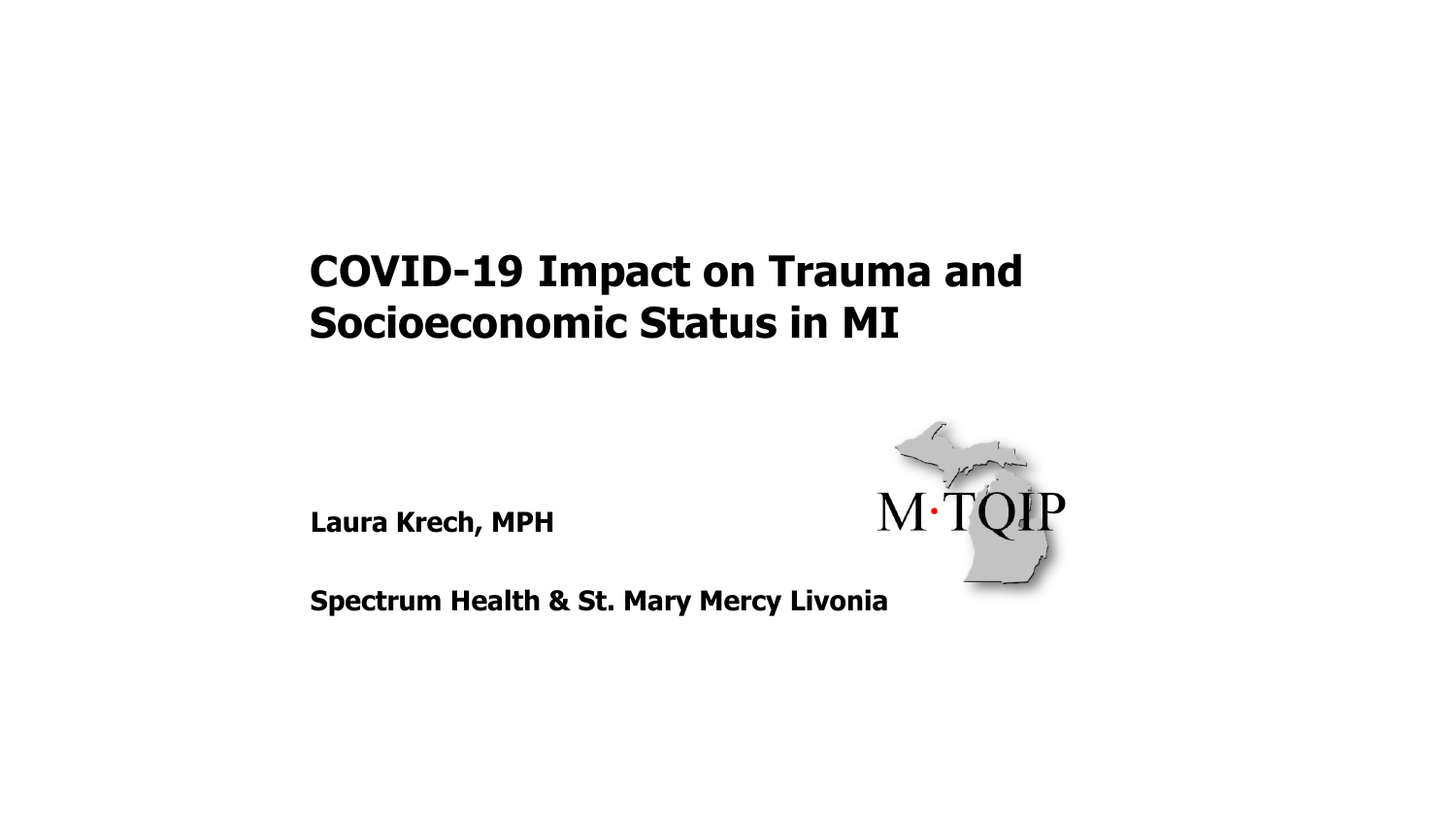# Impact of COVID-19 on Trauma Patients and their Socioeconomic Status in Michigan





12 May 18, 2022 Ms. Laura Krech, MPH  $M_{\rm T}$  $\cap$   $\Gamma_{\rm max}$   $\ldots$   $\infty$   $\cap$   $\Omega_{\rm max}$ 



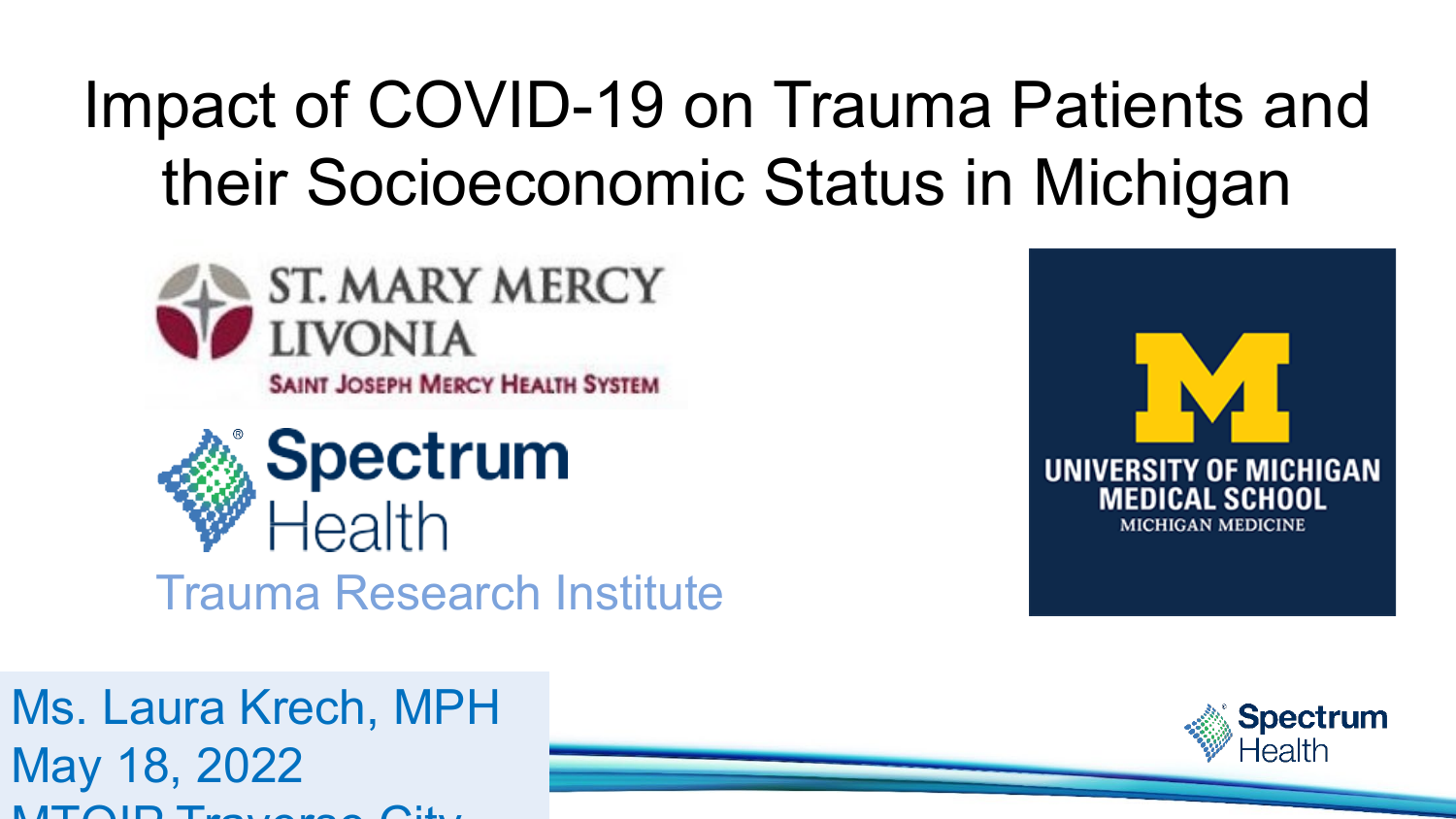#### Study Personnel

Spectrum Health Trauma Research Institute Ms. Laura Krech Dr. Alistair Chapman Ms. Jessi Parker Mr. Steffen Pounders Ms. Kelly Burns Dr. Charles Gibson

University of Michigan School of **Medicine** Ms. Hebah Reda

St. Mary Mercy Livonia Emergency Medicine Research Unit Dr. Daniel Keys Mr. Blake Hardin

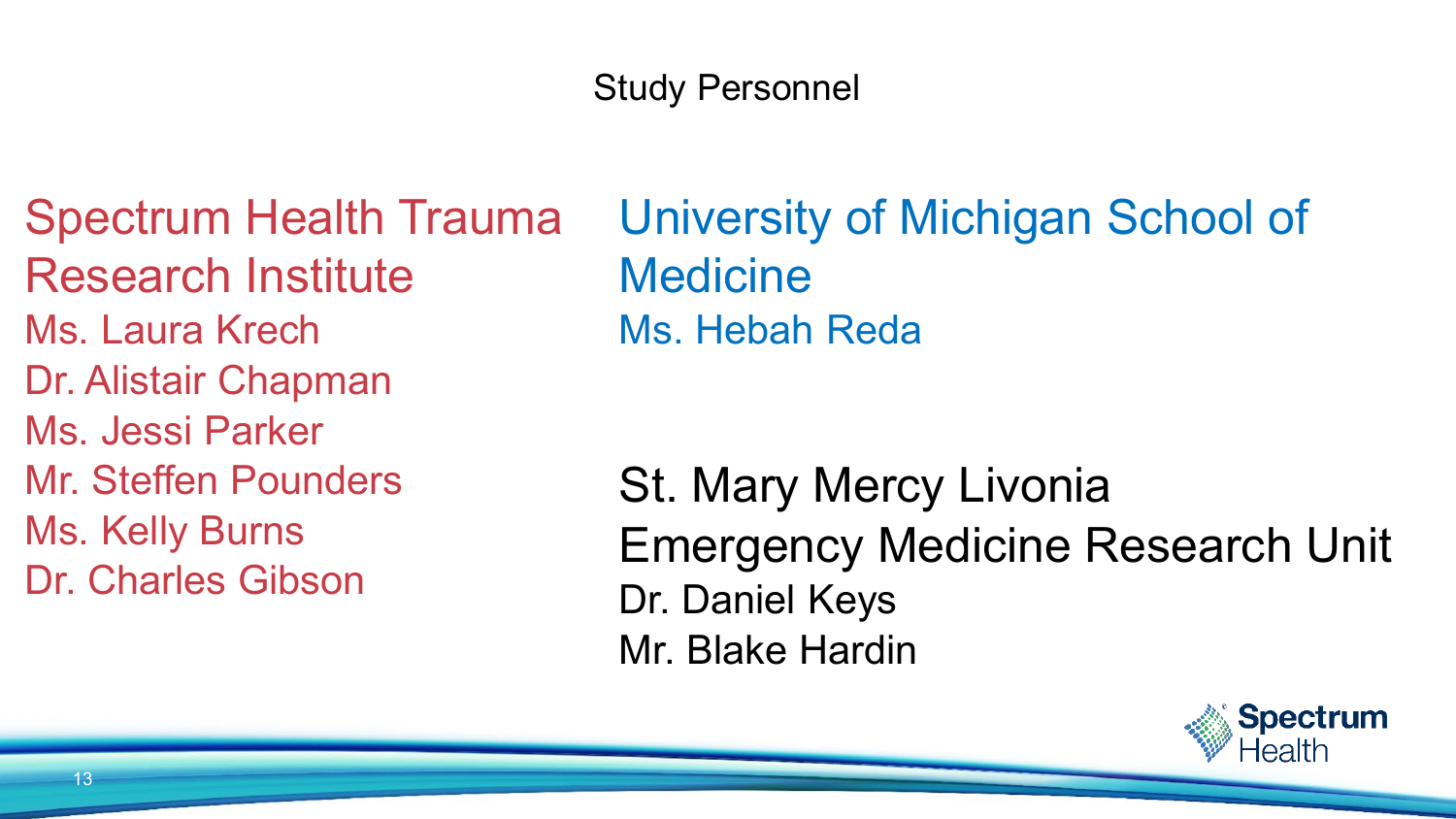#### Podium Presentation at the Society for Academic and Emergency Medicine (SAEM) May 13<sup>th</sup> in New Orleans

### Ms. Hebah Reda, first year UofM medical student

|                                                                               | <b>BACKGROUND</b>                                                                                          |                  |
|-------------------------------------------------------------------------------|------------------------------------------------------------------------------------------------------------|------------------|
|                                                                               | Collaborative study examining trauma mechanism and volume by<br>sex, race, age, unemployment, and poverty. |                  |
|                                                                               | ST. MARY MERCY<br>Spectrum<br><b>LIVONIA</b><br><b>Health</b><br><b>SAINT JOSEPH MERCY HEALTH SYSTEM</b>   |                  |
| $\frac{\partial \mathbf{f}_{\text{max}}}{\partial \mathbf{f}_{\text{max}}^2}$ | Trauma Research Institute<br><b>SAEMDD</b><br><b>DICAL SCHO</b>                                            |                  |
|                                                                               | ÷<br>p.                                                                                                    | pectrum<br>ealth |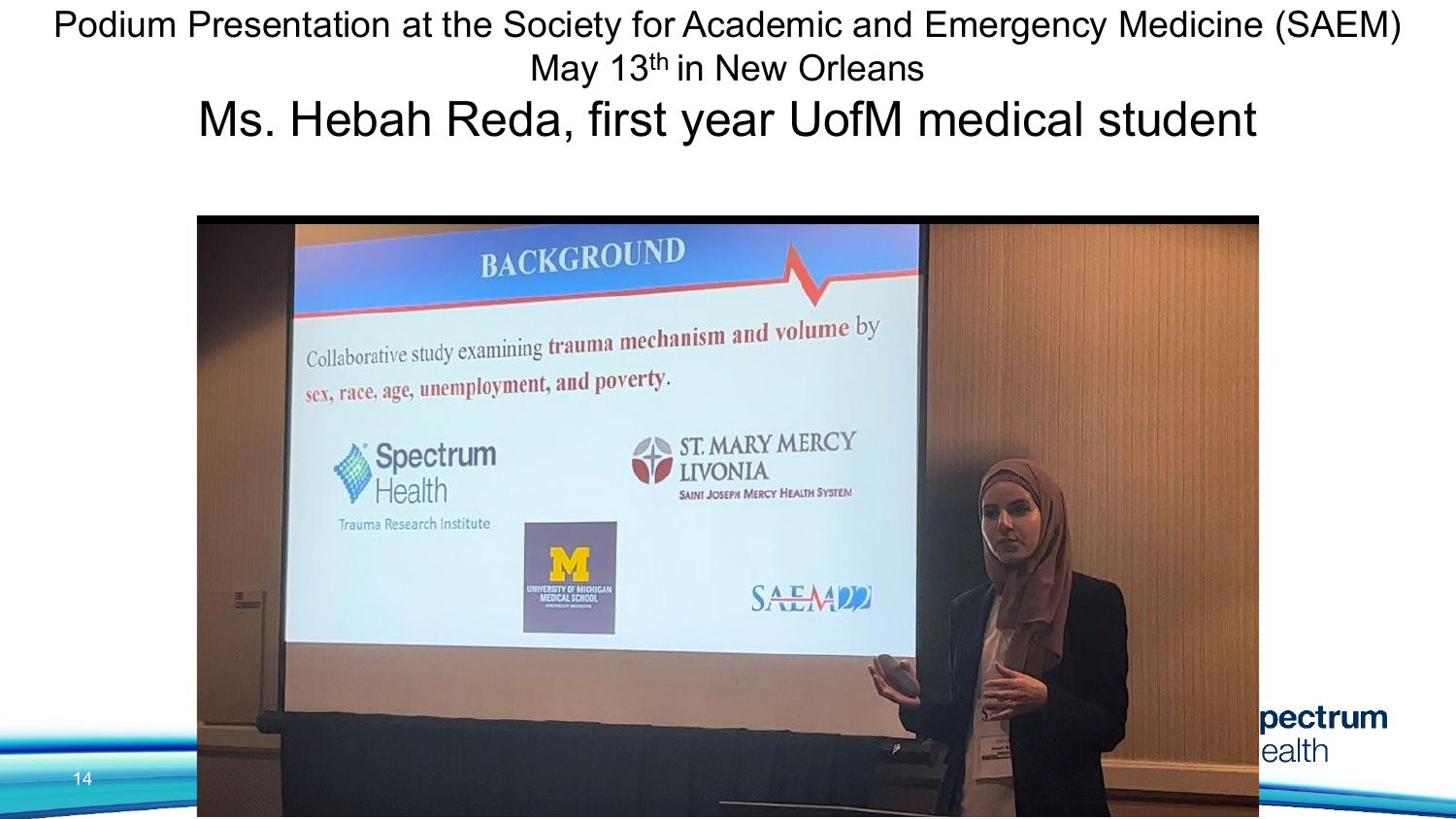## No Disclosures

### All authors have nothing to disclose

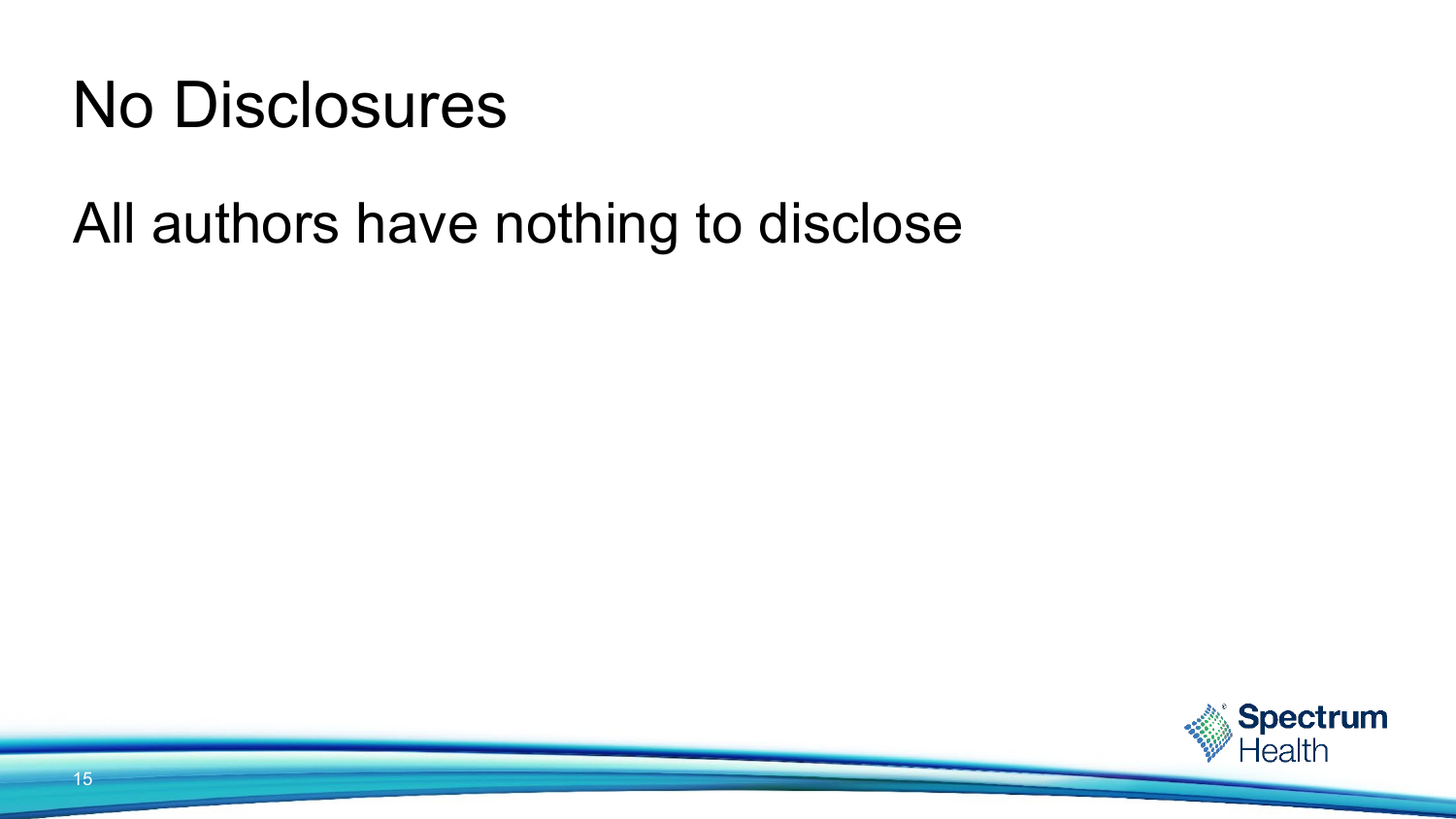## BACKGROUND

Collaborative study examining **trauma mechanism and volume** by **sex, race, age, unemployment, and poverty**



Trauma Research **Institute** 





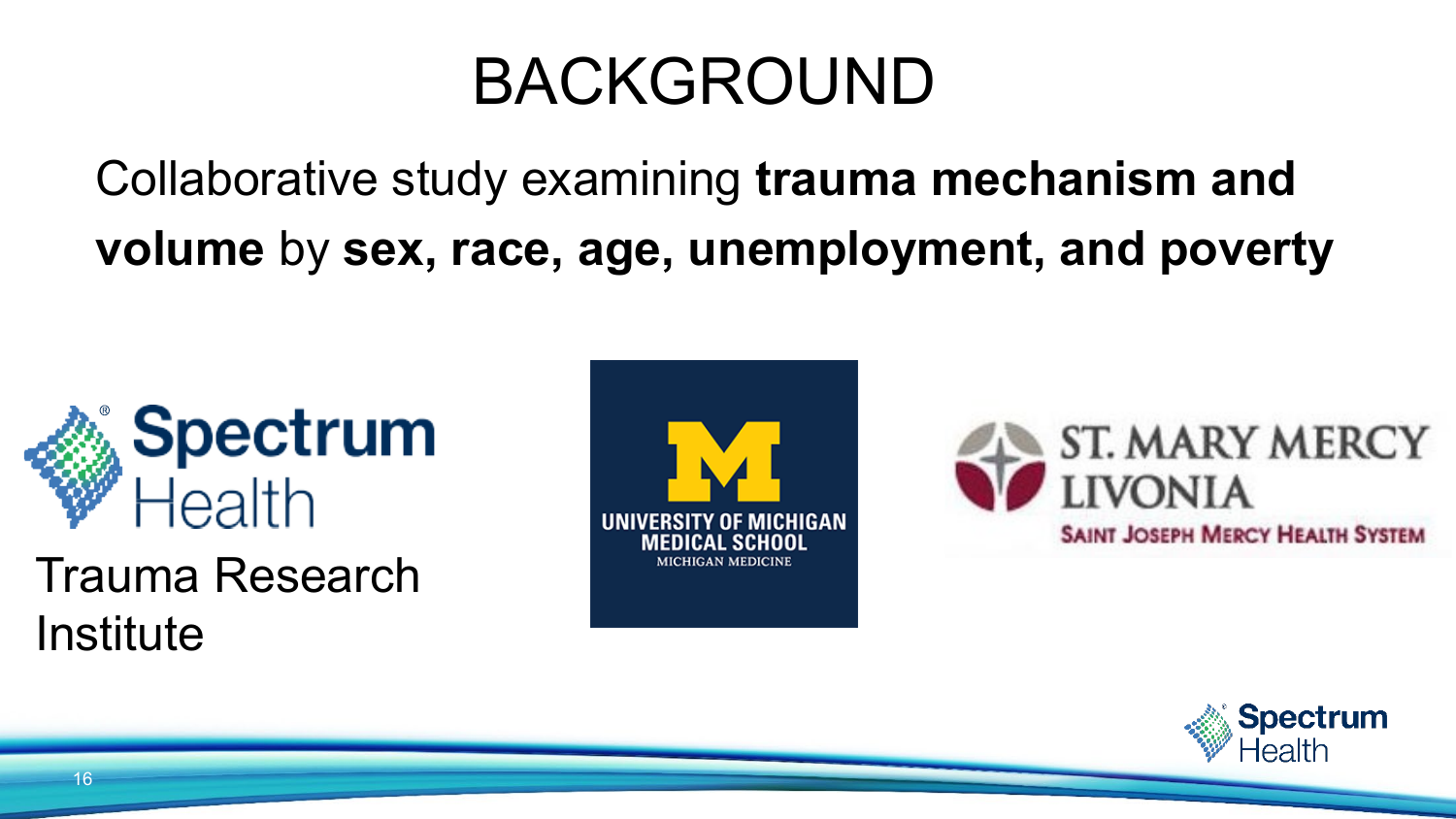# METHODS

### **MTQIP Database Query**

**Pre-pandemic** ■ **March 1, 2018 – June 30, 2019** 

**During Pandemic** ■ **March 1, 2020-June 30, 2021**

**Merged with other databases:**  *American Community Survey* **and**  *MI Unemployment database*



 $M$ ·TQIP

MICHIGAN DEPARTMENT OF **LABOR & ECONOMIC OPPORTUNITY**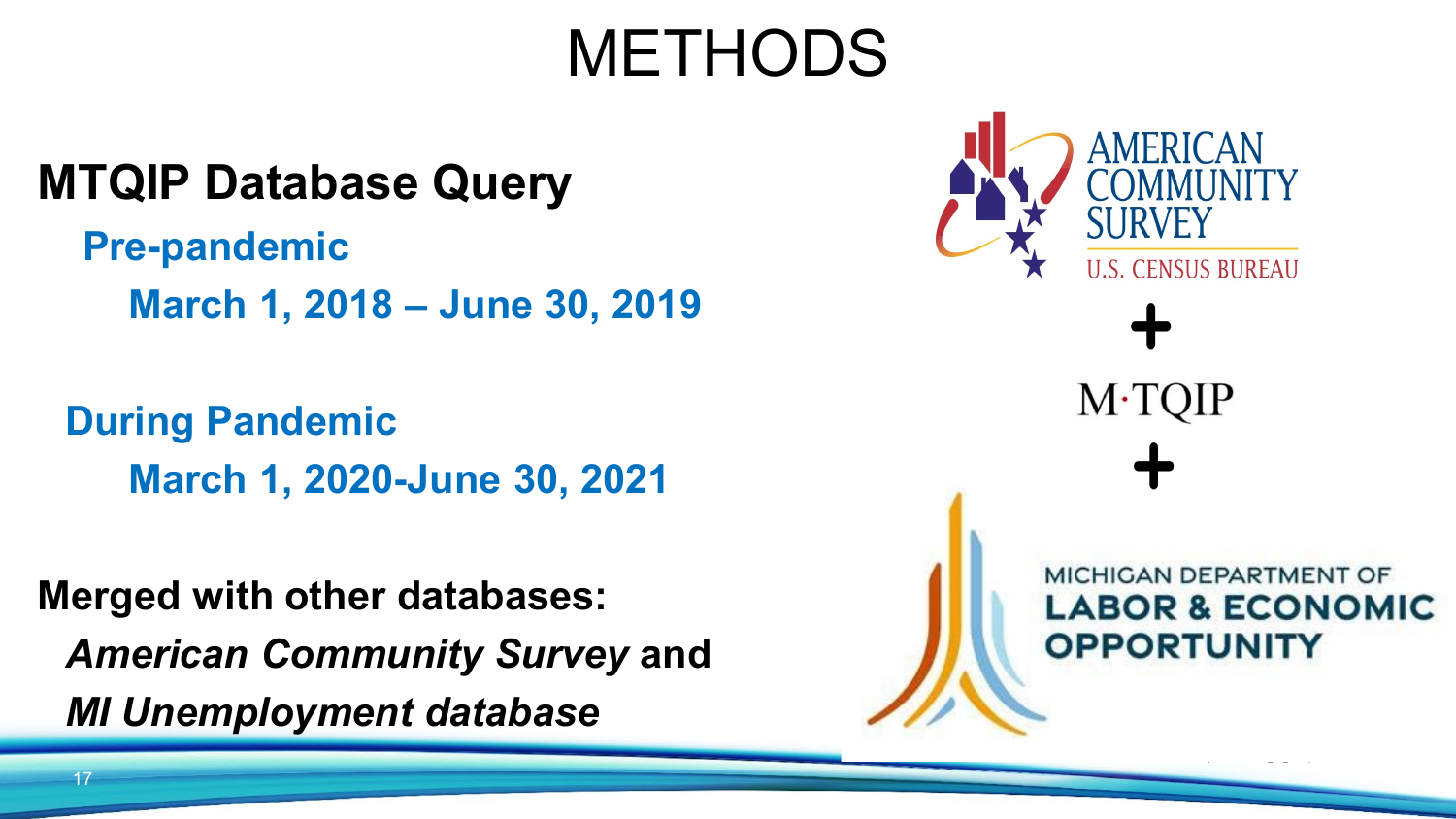

18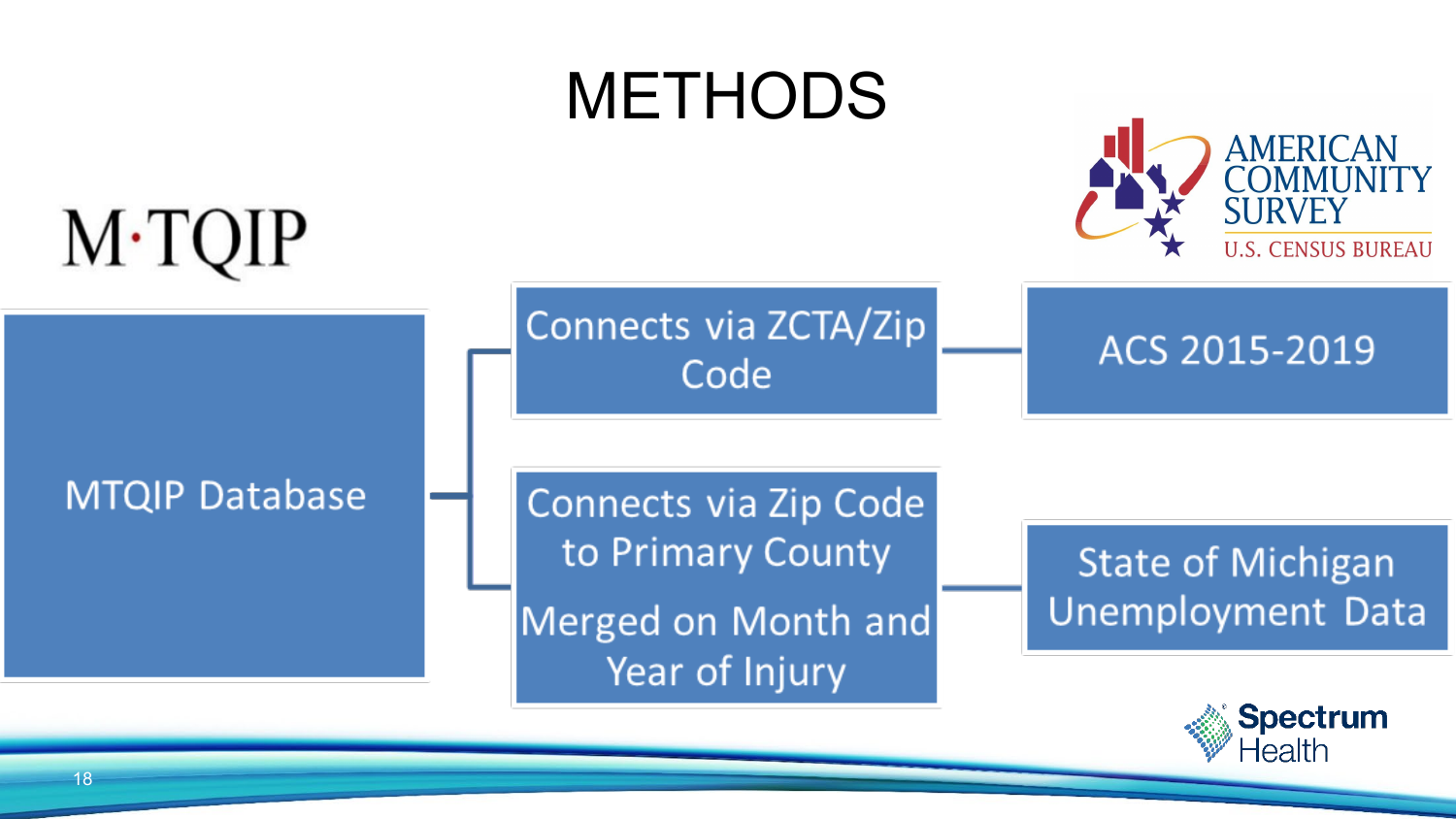# METHODS



- Normally distributed numeric data: two sample independent T test
- Non-normally distributed data: Wilcoxon Rank Sum
- Categorical data: count (percent) Chi-Square or Fisher's Exact Spectrum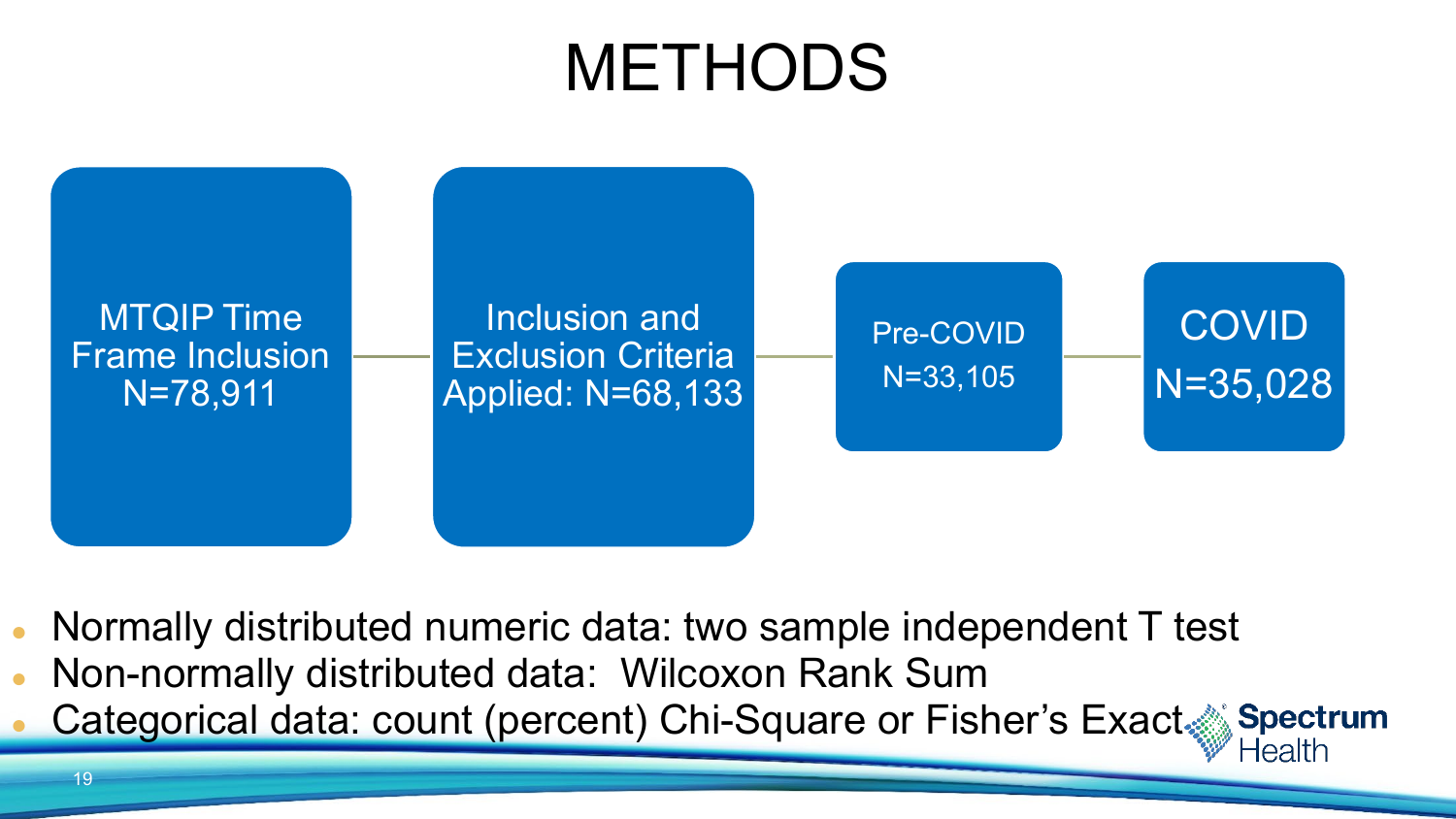# Demographic Results

| <b>Variable</b>           | <b>Pre COVID</b> | <b>COVID</b>    | p-value  |
|---------------------------|------------------|-----------------|----------|
|                           | $(N=33,105)$     | $(N=35,027)$    |          |
| <b>Age</b>                | $64.9 \pm 22.4$  | $62.8 \pm 23.1$ | < 0.0001 |
| <b>Gender (Male)</b>      | 16,684 (50.4)    | 18,316 (52.3)   | < 0.0001 |
| <b>Race</b>               |                  |                 |          |
| <b>Black/African Amr</b>  | 4,330(13.1)      | 3,626(10.3)     | 0.0001   |
| <b>Other Race</b>         | 1,305(3.9)       | 1,436(4.1)      |          |
| <b>White</b>              | 27,470(83.0)     | 29,965 (85.6)   |          |
| <b>Ethnicity</b>          |                  |                 |          |
| <b>Hispanic or Latino</b> | 602(1.8)         | 784 (2.2)       | 0.0001   |
| <b>ISS</b>                | 9[6, 11]         | 9[8, 13]        | 0.0001   |
|                           |                  |                 |          |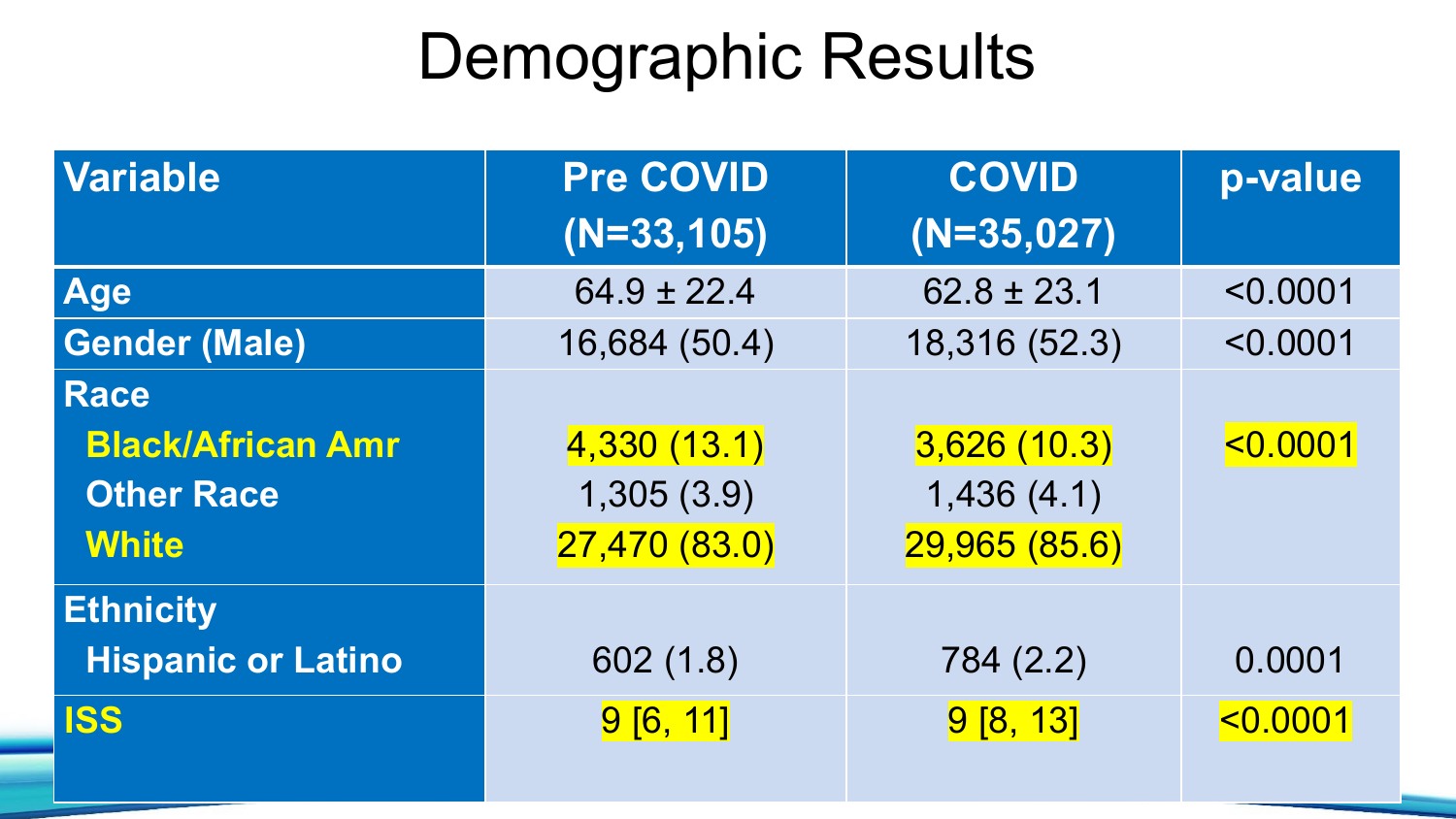### Socioeconomic Status Indicators

| <b>Variable</b>           | <b>Pre COVID</b>    | <b>COVID</b>        | p-value  |
|---------------------------|---------------------|---------------------|----------|
|                           | $N = 33,062$        | $N = 34,997$        |          |
| <b>Median Household</b>   | $59,500 \pm 22,217$ | $58,403 \pm 22,126$ | 0.0001   |
| <b>Income</b>             |                     |                     |          |
| <b>Unemployment Rate</b>  | $4.3 \pm 1.2$       | $9.2 \pm 6.0$       | < 0.0001 |
| <b>Poverty Proportion</b> | $N = 33,078$        | $N = 35,008$        | 0.0001   |
|                           | $0.11 \pm 0.09$     | $0.12 \pm 0.10$     |          |
| <b>Insurance Group</b>    | $N = 32,207$        | $N = 33,566$        |          |
| <b>Private</b>            | 4,961 (15.4)        | 5,593 (16.7)        | 0.0001   |
| <b>Medicaid</b>           | 3,542(11.0)         | 4,483(13.4)         |          |
| <b>Medicare</b>           | 18,550 (57.6)       | 18,378 (54.8)       |          |
| <b>No Fault Auto</b>      | 3,892(12.1)         | 3,984 (11.9)        |          |
| <b>Self Pay</b>           | 1,262(3.9)          | 1,128(3.4)          |          |

21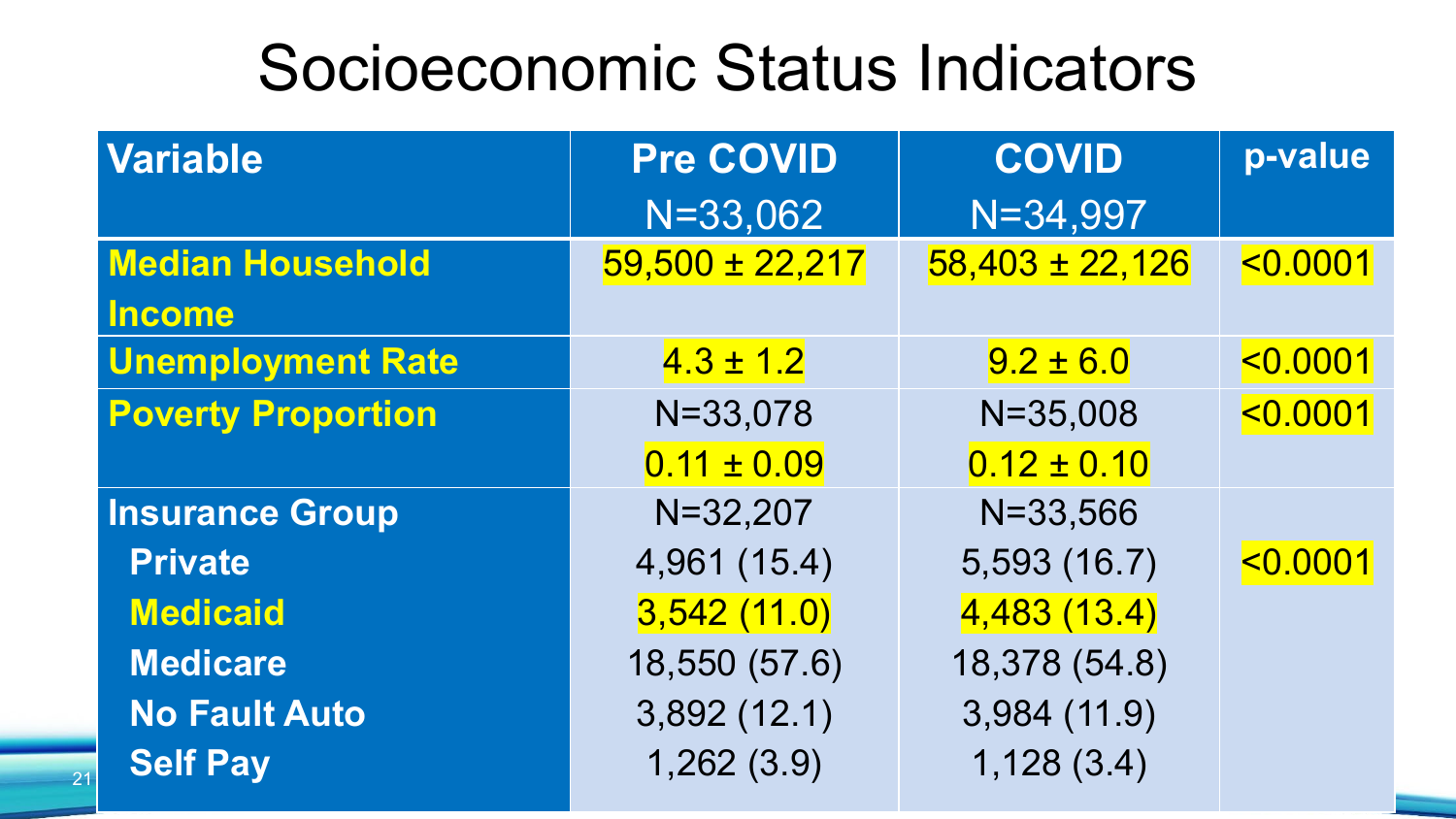## Injury Characteristics and GCS

| <b>Variable</b>            | <b>Pre COVID-19</b> | <b>COVID-19</b> | p-value |
|----------------------------|---------------------|-----------------|---------|
|                            | $(N=33,105)$        | $(N=35,027)$    |         |
| <b>Blunt</b>               | 31,598 (95.4)       | 32,809 (93.7)   |         |
| <b>Penetrating</b>         | 1,507(4.6)          | 2,218(6.3)      | 0.0001  |
| <b>Mechanism of Injury</b> |                     |                 |         |
| <b>Assault</b>             | 2,222(6.7)          | 2,791(8.0)      | 0.0001  |
| <b>GSW</b>                 | 143(0.4)            | 183(0.5)        |         |
| <b>Fall</b>                | 21,376 (64.6)       | 21,170 (60.4)   |         |
| <b>MVC</b>                 | 5,878(17.8)         | 7,091(20.2)     |         |
| <b>OVT + Ped/Cycle</b>     | 2,363(7.1)          | 2,702(7.7)      |         |
| <b>Other</b>               | 1,123(3.4)          | 1,090(3.1)      |         |
| <b>GCS in ED</b>           | $N = 30,030$        | $N = 32,557$    |         |
| $13 - 15$                  | 27,923 (93.0)       | 30,003 (92.2)   | 0.0003  |
| $9 - 12$                   | 654(2.2)            | 825(2.5)        |         |
| $3 - 8$                    | 1,453(4.8)          | 1,729(5.3)      |         |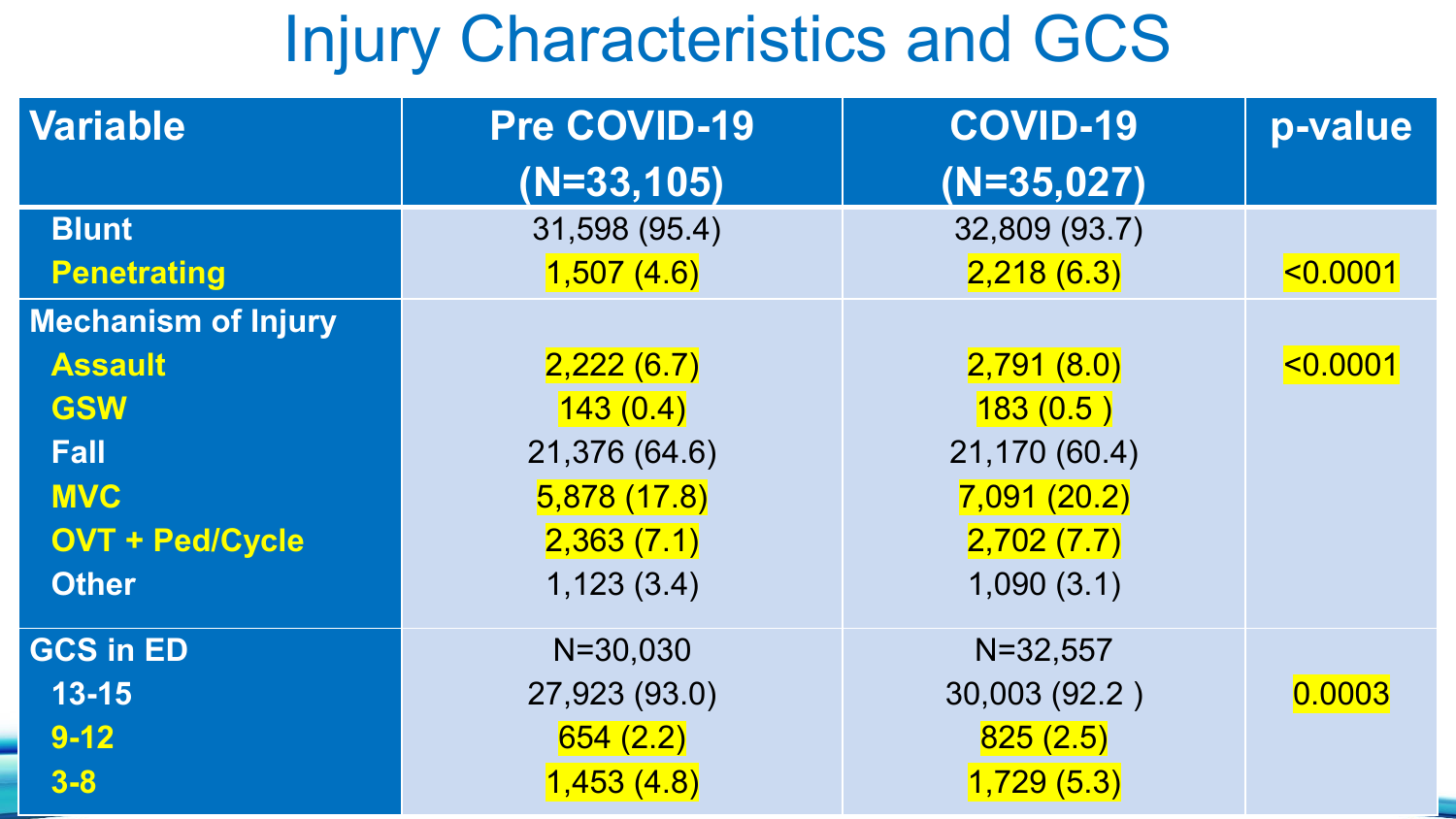### Selected Comorbidities

| <b>Variable</b>                              | <b>Pre COVID</b> | <b>COVID</b>  | p-value      |  |
|----------------------------------------------|------------------|---------------|--------------|--|
|                                              | $(N=33,105)$     | $(N=35,027)$  |              |  |
| <b>Hypertension</b>                          | 16,382 (49.5)    | 16,475 (47.0) | < 0.0001     |  |
| <b>COPD</b>                                  | 3,347(10.1)      | 3,421(9.8)    | 0.1341       |  |
| <b>CHF</b>                                   | 2,719(8.2)       | 3,347(9.6)    | < 0.0001     |  |
| <b>Mental/Personality</b><br><b>Disorder</b> | 7,643(23.1)      | 9,529(27.2)   | 0.0001       |  |
| <b>Substance Use Disorder</b>                | 6,471(19.6)      | 9,413(26.9)   | $ $ < 0.0001 |  |
| <b>Diabetes Mellitus</b>                     | 5,574 (16.8)     | 5,452(15.6)   | < 0.0001     |  |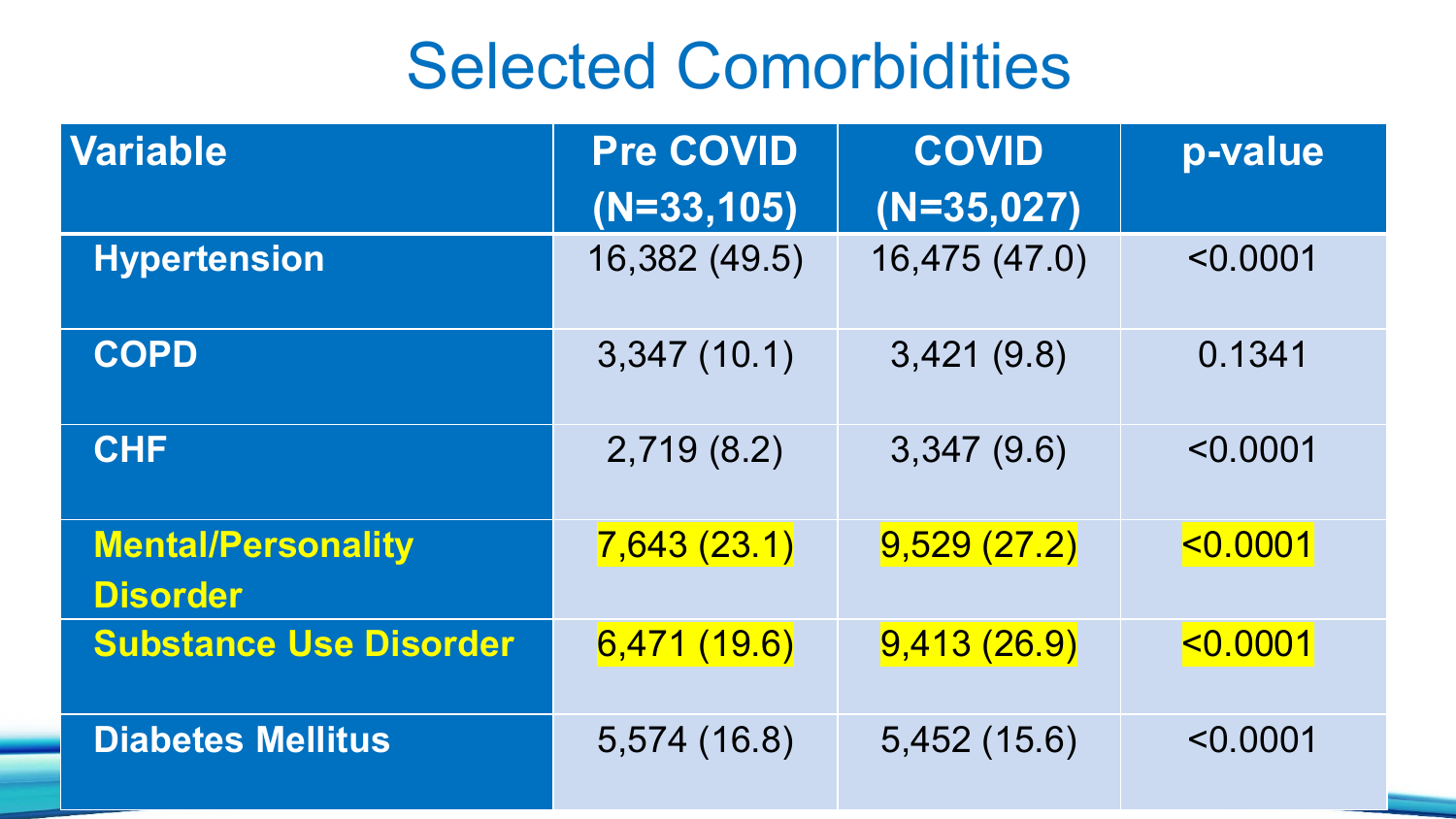### Results: Red Line During COVID-19 (Top) Blue Line Pre-Pandemic (Bottom) **Motor Vehicle Collision Fenetrating Trauma**

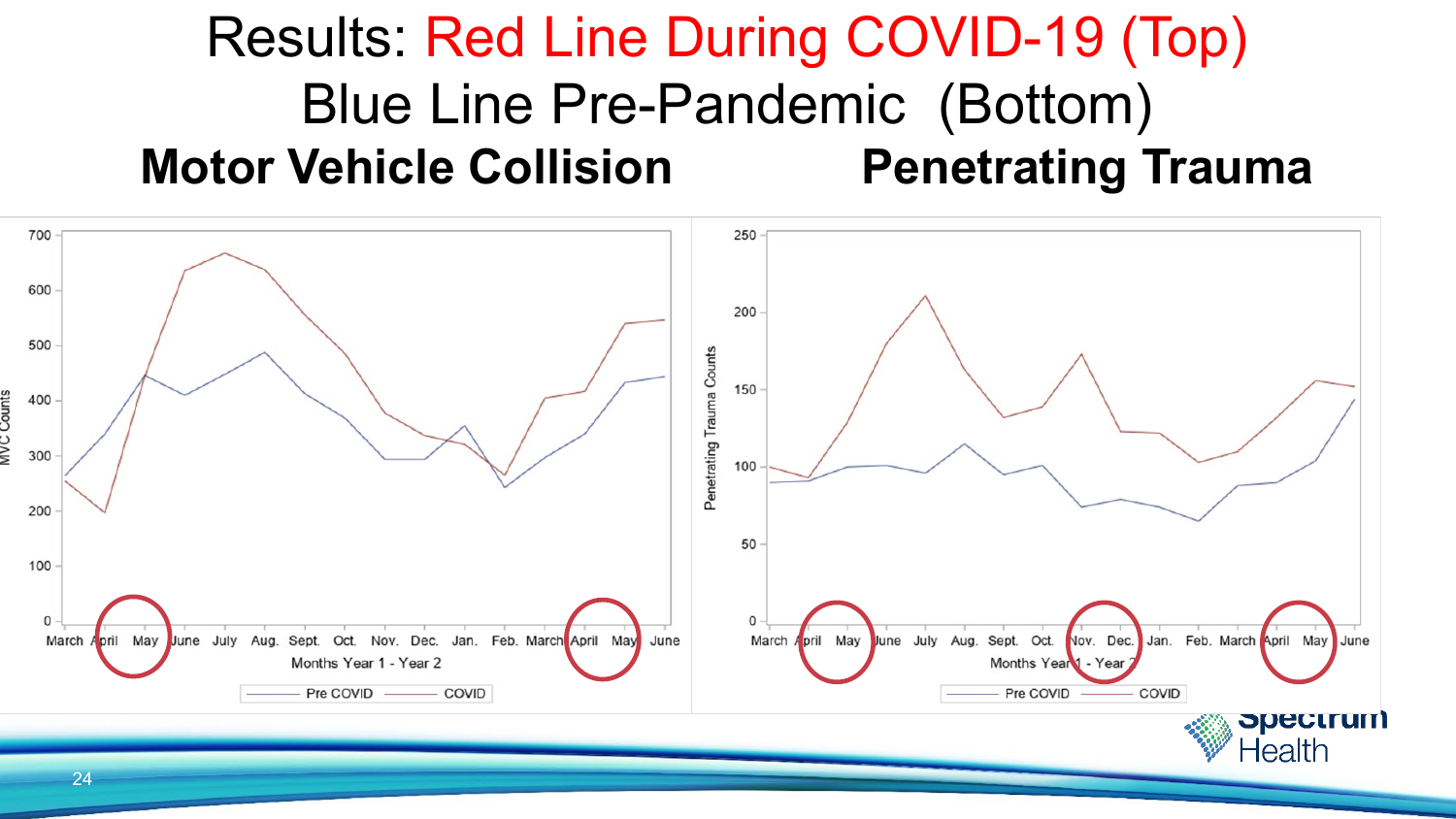#### Penetrating Trauma: Intentional Assault and GSW

| <b>Variable</b>           | Pre COVID-19        | <b>COVID-19</b>     | p-value  |  |
|---------------------------|---------------------|---------------------|----------|--|
|                           | $(N=1,217)$         | $(N=1,878)$         |          |  |
| Age                       | $33.1 \pm 13.6$     | $33.1 \pm 13.0$     | 0.9399   |  |
| <b>Race</b>               |                     |                     |          |  |
| <b>Black</b>              | 734(60.3)           | 770(41.0)           | < 0.0001 |  |
| <b>Other Race</b>         | 51(4.2)             | 86(4.6)             |          |  |
| <b>White</b>              | 432(35.5)           | 1,022(54.4)         |          |  |
| <b>Median Income</b>      | $N=1,215$           | $N=1,877$           | 0.0005   |  |
|                           | $42,635 \pm 18,515$ | $40,404 \pm 15,581$ |          |  |
| <b>Unemployment Rate</b>  | $4.6 \pm 0.9$       | $10.6 \pm 6.5$      | < 0.0001 |  |
| <b>Poverty Proportion</b> | $N=1,216$           | $N=1,877$           | 0.0095   |  |
|                           | $0.21 \pm 0.11$     | $0.23 \pm 0.11$     |          |  |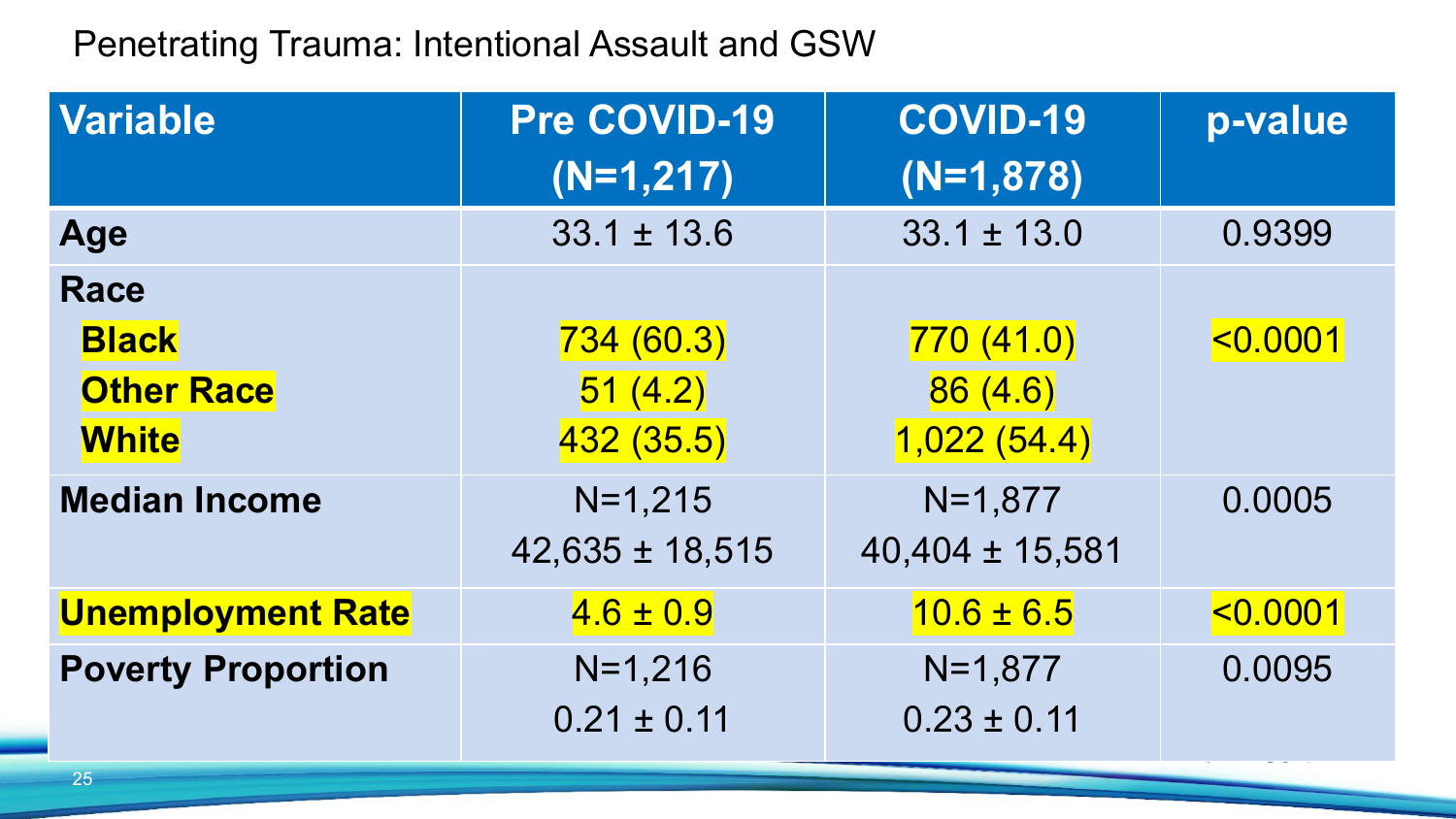#### Gun Shot Wounds Increased and Followed Peaks Red Line During COVID-19 (Top) Blue Line Pre-Pandemic (Bottom)

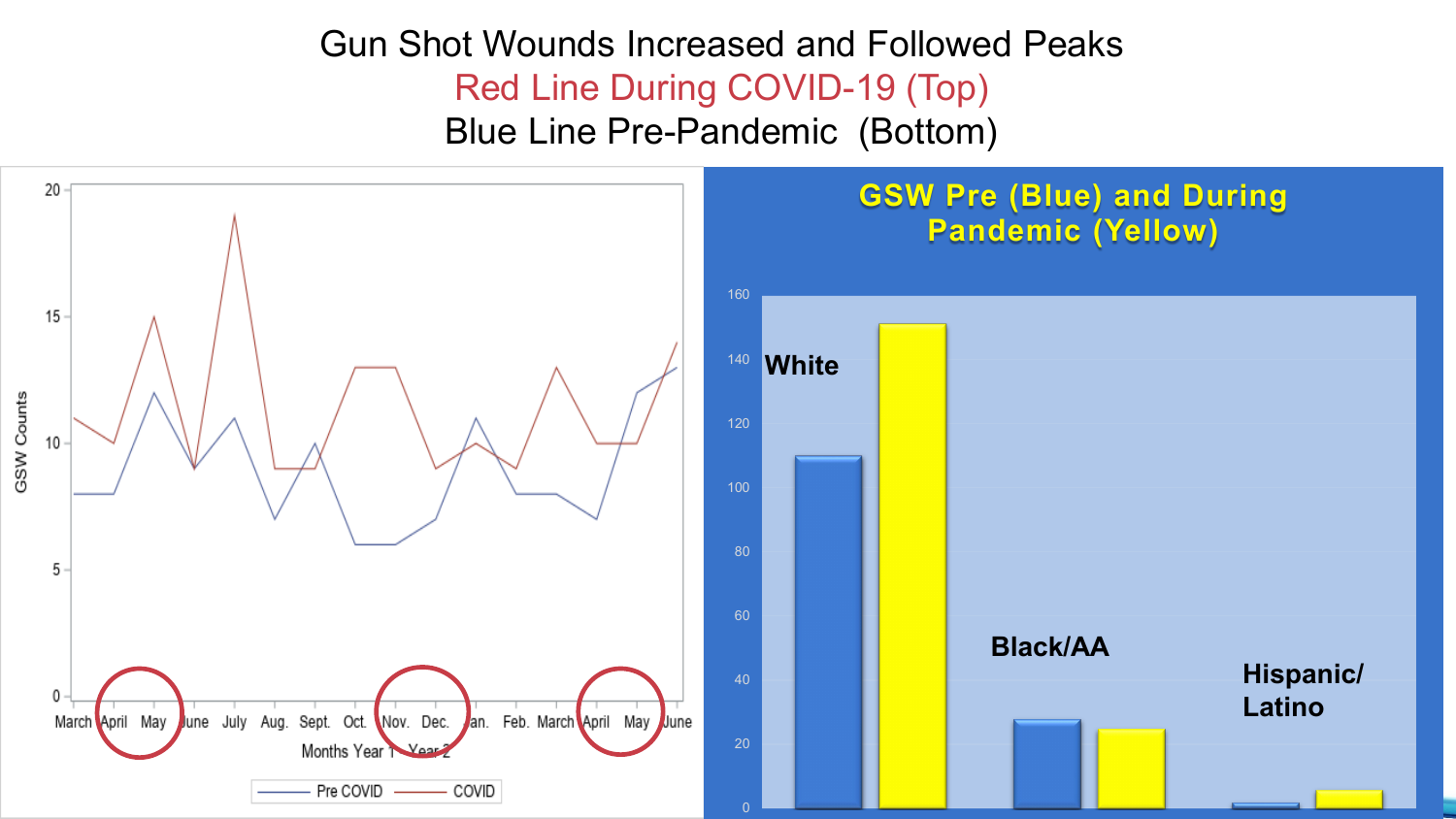#### Intentional Assault by Race: Blunt and Penetrating

**Decrease -9.1% Assaults Increase 68.4% Assaults**

| <b>Black Trauma Patients</b>            |                            |                               | <b>White Trauma Patients</b>            |                           |                               |
|-----------------------------------------|----------------------------|-------------------------------|-----------------------------------------|---------------------------|-------------------------------|
| <b>Patient</b><br><b>Descriptors</b>    | Pre COVID-19<br>$(N=1178)$ | <b>COVID-19</b><br>$(N=1067)$ | <b>Patient</b><br><b>Descriptors</b>    | Pre COVID-19<br>$(N=937)$ | <b>COVID-19</b><br>$(N=1578)$ |
| Age                                     | $35.4 \pm 13.5$            | $34.9 \pm 13.8$               | <b>Age</b>                              | $40.0 \pm 15.4$           | $37.2 \pm 14.3$               |
| <b>Sex (male)</b>                       | 980 (83.2)                 | 892 (83.6)                    | <b>Sex (male)</b>                       | 753 (80.4)                | 1253 (79.4)                   |
| <b>Medicaid</b>                         | 424 (38.2)                 | 433 (41.5)                    | <b>Medicaid</b>                         | 391 (46.0)                | 636 (43.6)                    |
| <b>Substance</b>                        | 668 (56.7)                 | 653 (61.2)                    | <b>Substance</b>                        | 516 (55.1)                | 982 (62.2)                    |
| <b>Use Disorder</b>                     |                            |                               | <b>Use Disorder</b>                     |                           |                               |
| <b>Mental Health</b><br><b>Disorder</b> | 149 (12.7)                 | 136 (12.8)                    | <b>Mental Health</b><br><b>Disorder</b> | 238(25.4)                 | 364(23.1)                     |

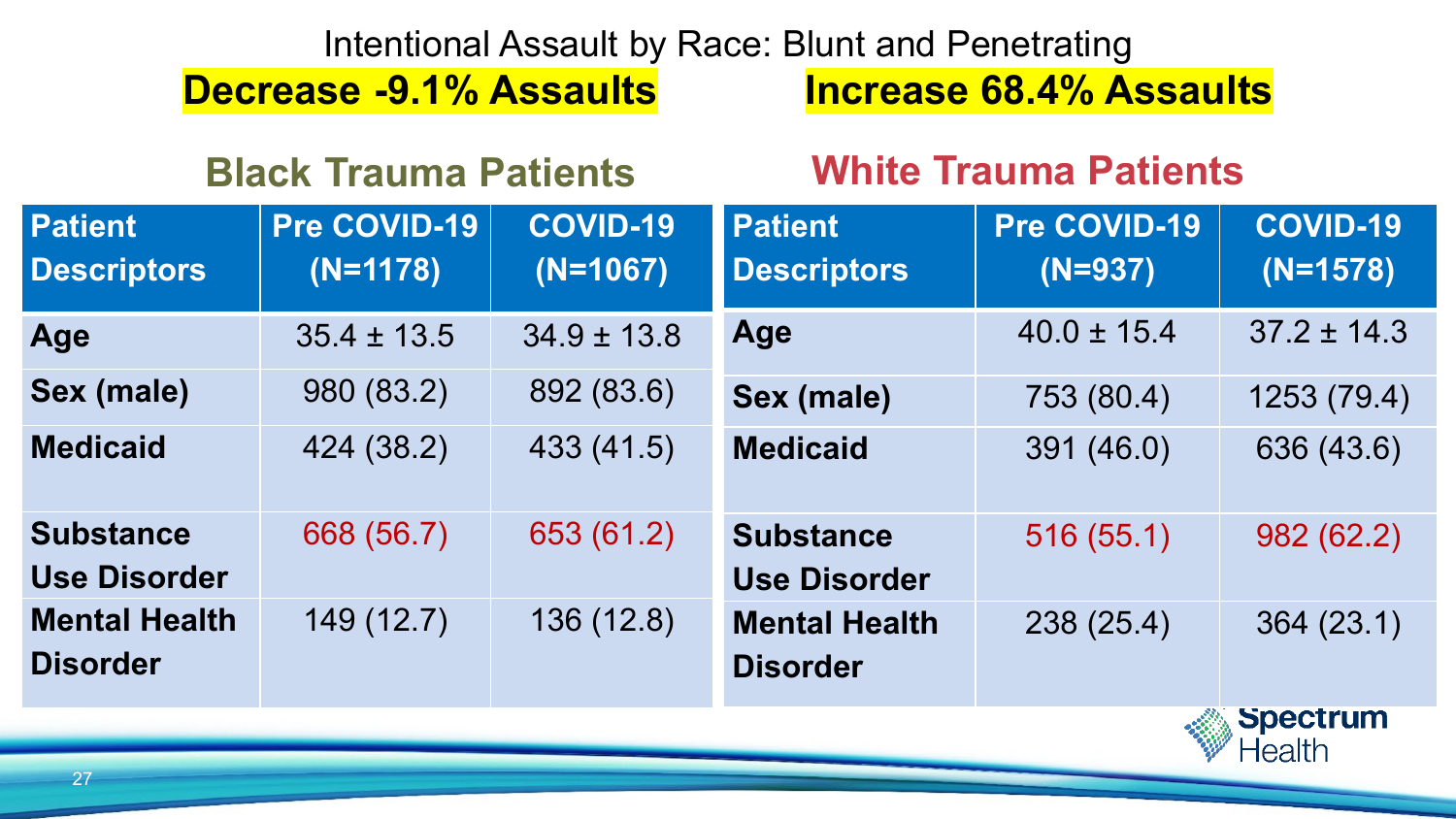# MVC by Race

### **16% Increase MVC 22.4% increase MVC**

#### **Black Trauma Patients White Trauma Patients**

| <b>Patient</b><br><b>Descriptors</b>    | Pre COVID-19<br>$(N=1021)$ | <b>COVID-19</b><br>$(N=1190)$ | <b>Patient</b><br><b>Descriptors</b>    | Pre COVID-19<br>$(N=4514)$ | <b>COVID-19</b><br>$(N=5524)$ |
|-----------------------------------------|----------------------------|-------------------------------|-----------------------------------------|----------------------------|-------------------------------|
| Age                                     | $38.1 \pm 16.6$            | $35.9 \pm 15.1$               | Age                                     | $48.6 \pm 21.0$            | $45.5 \pm 20.0$               |
| Sex (male)                              | 625 (61.2)                 | 758 (63.7)                    | <b>Sex (male)</b>                       | 2608 (57.8)                | 3484 (63.1)                   |
| <b>Substance Use</b><br><b>Disorder</b> | 478 (46.8)                 | 586 (49.2)                    | <b>Substance Use</b><br><b>Disorder</b> | 1174 (26.0)                | 2307 (41.8)                   |
| <b>Mental Health</b><br><b>Disorder</b> | 98 (9.6)                   | 138(11.6)                     | <b>Mental Health</b><br><b>Disorder</b> | 875 (19.4)                 | 1295 (23.4)                   |
| <b>Medicaid</b>                         | 168 (17.2)                 | 275(23.5)                     | <b>Medicaid</b>                         | 308(7.0)                   | 605 (11.6)                    |

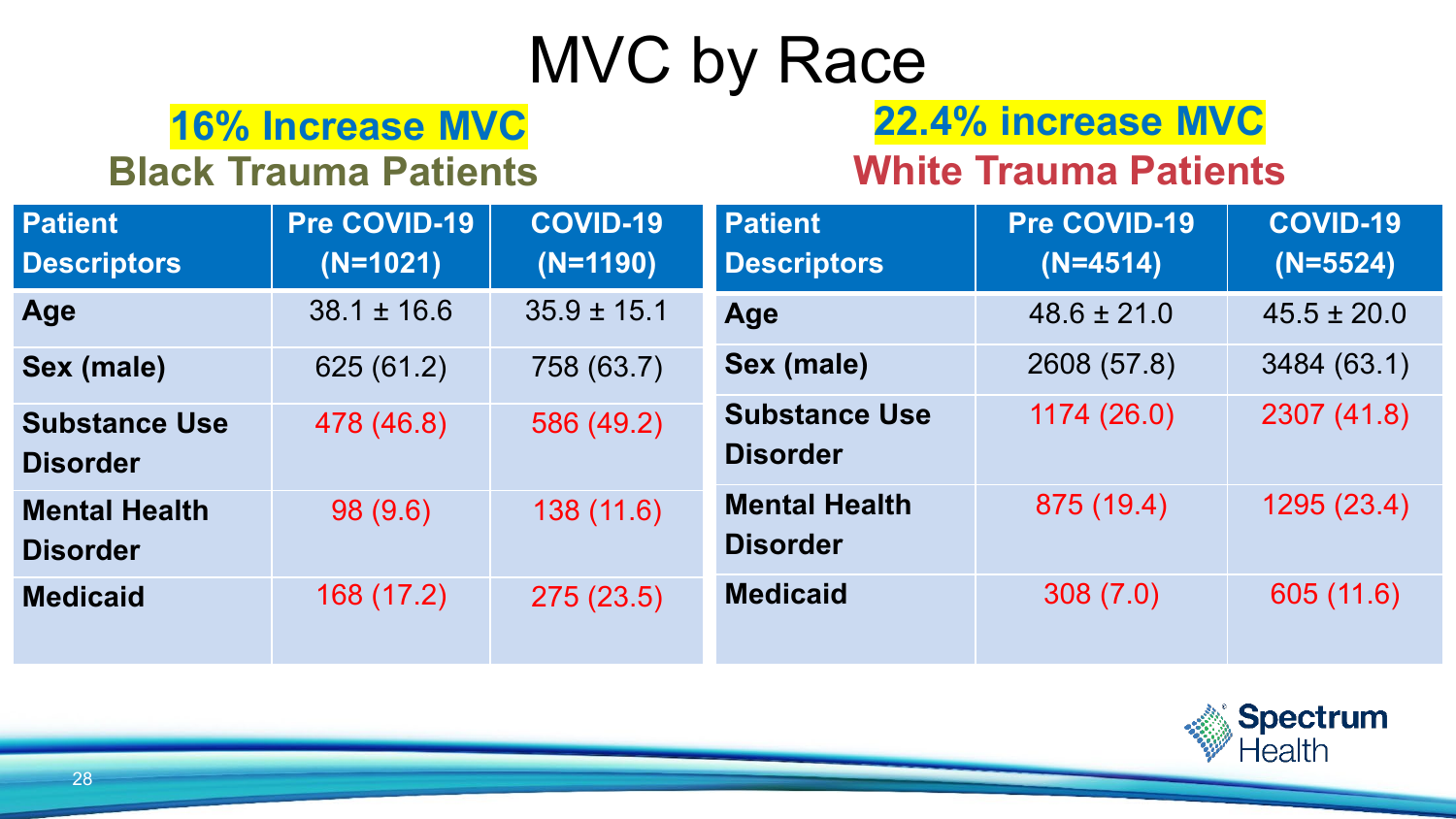Surging Traffic Deaths After Decades of Safety Gains Due to Pandemic

**"**This grim trend is another way that two years of isolation and [disruption have damaged life...." Vehicle Crashes, Surging -](https://www.nytimes.com/2022/02/15/briefing/vehicle-crashes-deaths-pandemic.html) The New York Times (nytimes.com) February 2022 [National Highway Traffic Safety Association, NHTSA]

"The pandemic has made US drivers more reckless-more likely to speed, drink or use drugs and leave their seatbelts unbuckled". [Why car crash deaths have surged during COVID-19](https://www.latimes.com/world-nation/story/2021-12-08/traffic-deaths-surged-during-covid-19-pandemic-heres-why)  pandemic - Los Angeles Times (latimes.com) December 2021 [National Safety Council, Johns Hopkins SPH, Governors Highway Safety Association]

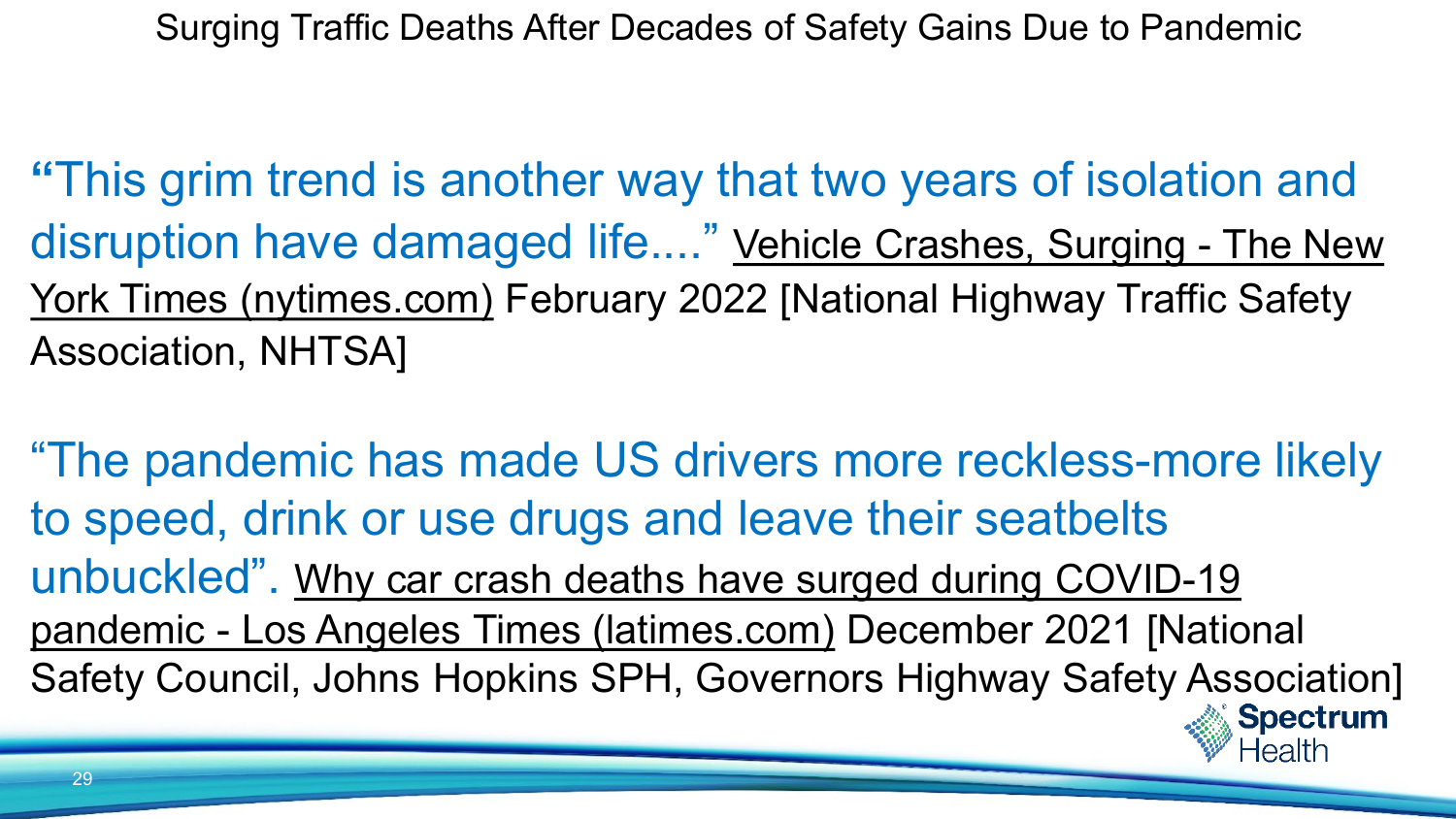### Substance Use Disorder by Race Pre and During COVID-19 Overall: over 70% Male and median age 45

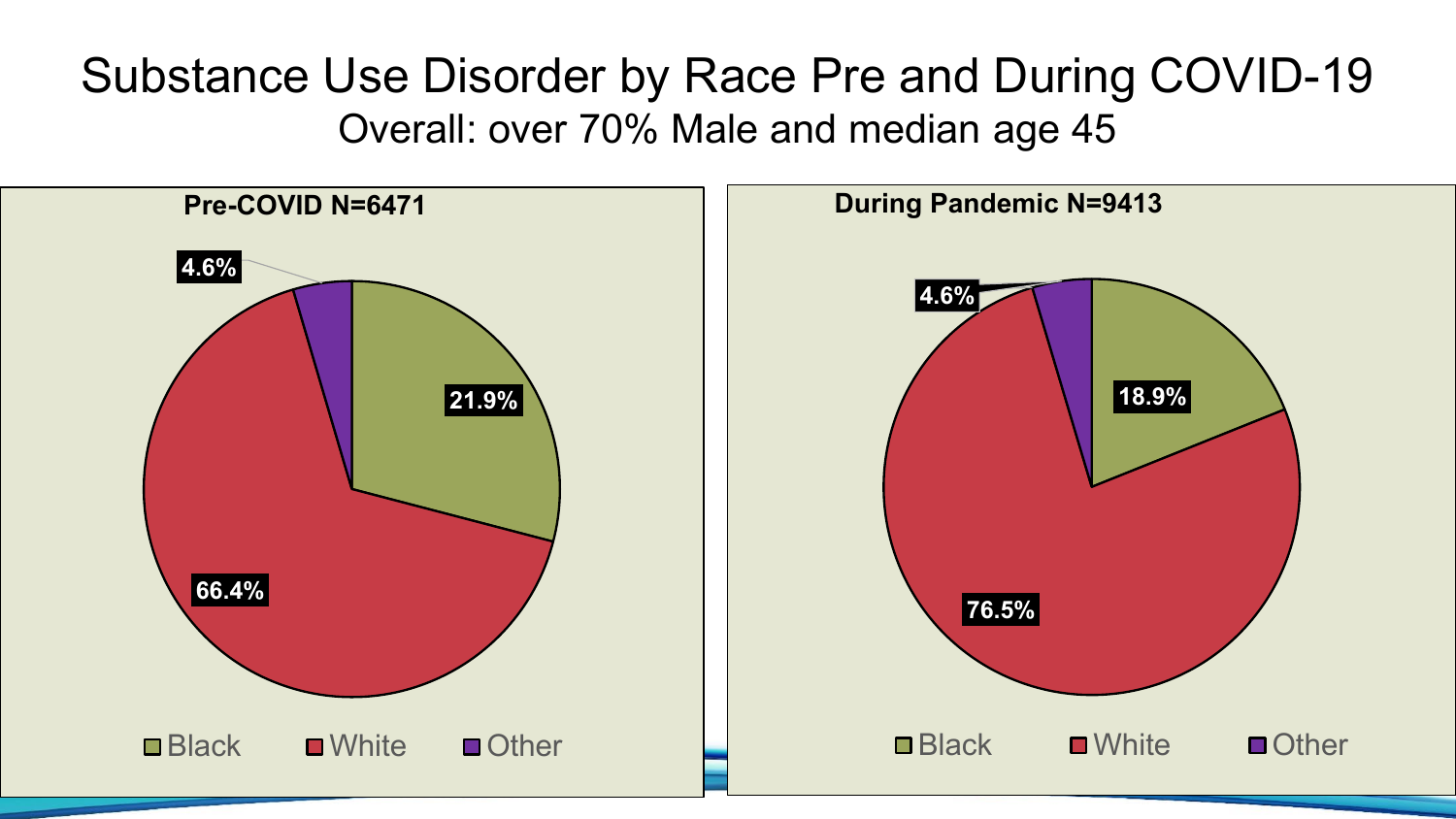### Mental Health Disorder by Race Pre and During COVID-19 Overall: 40% Male and median age 65

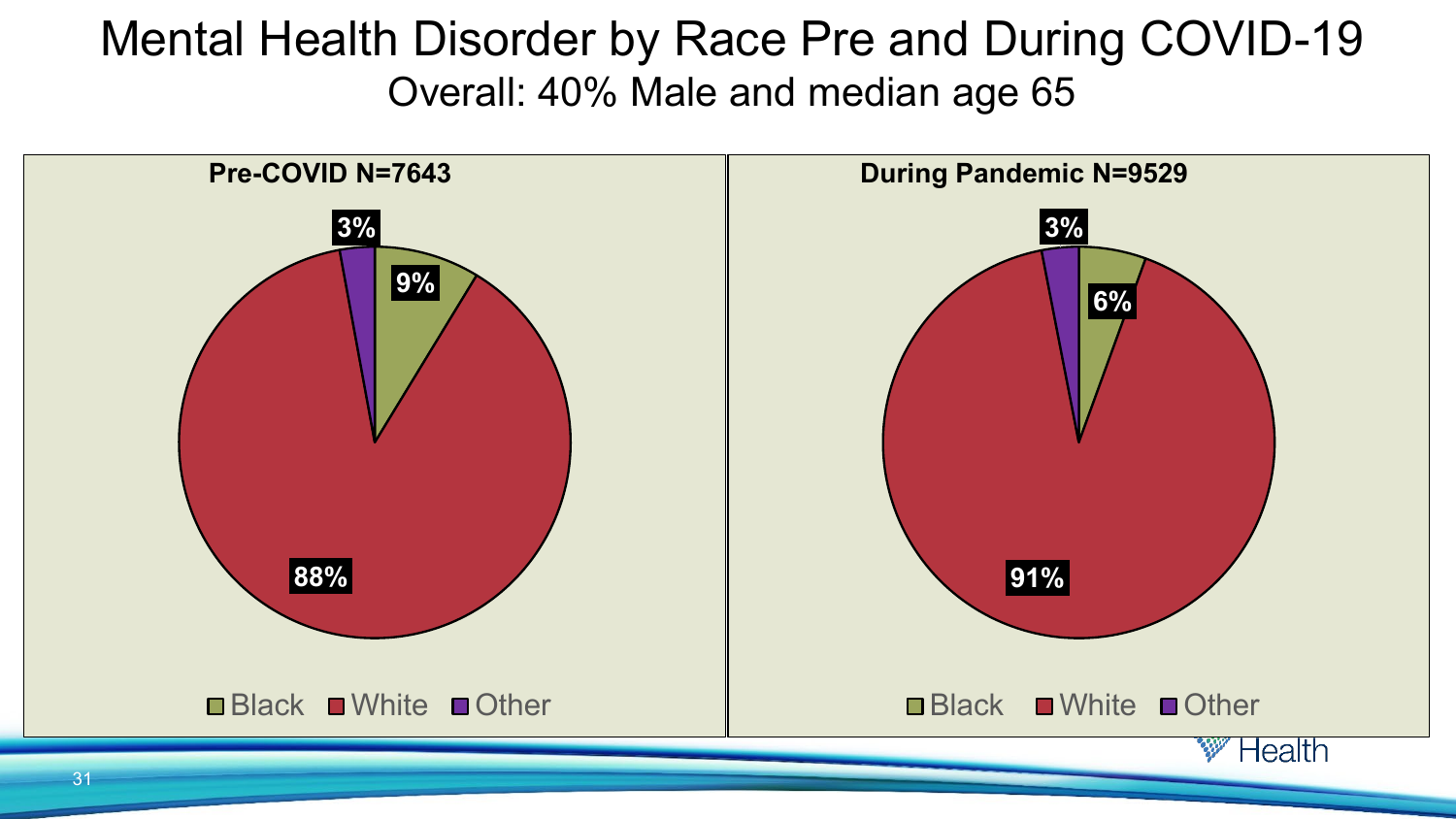### Summary: Comparing Pre COVID-19 and During Pandemic for all Trauma Patients

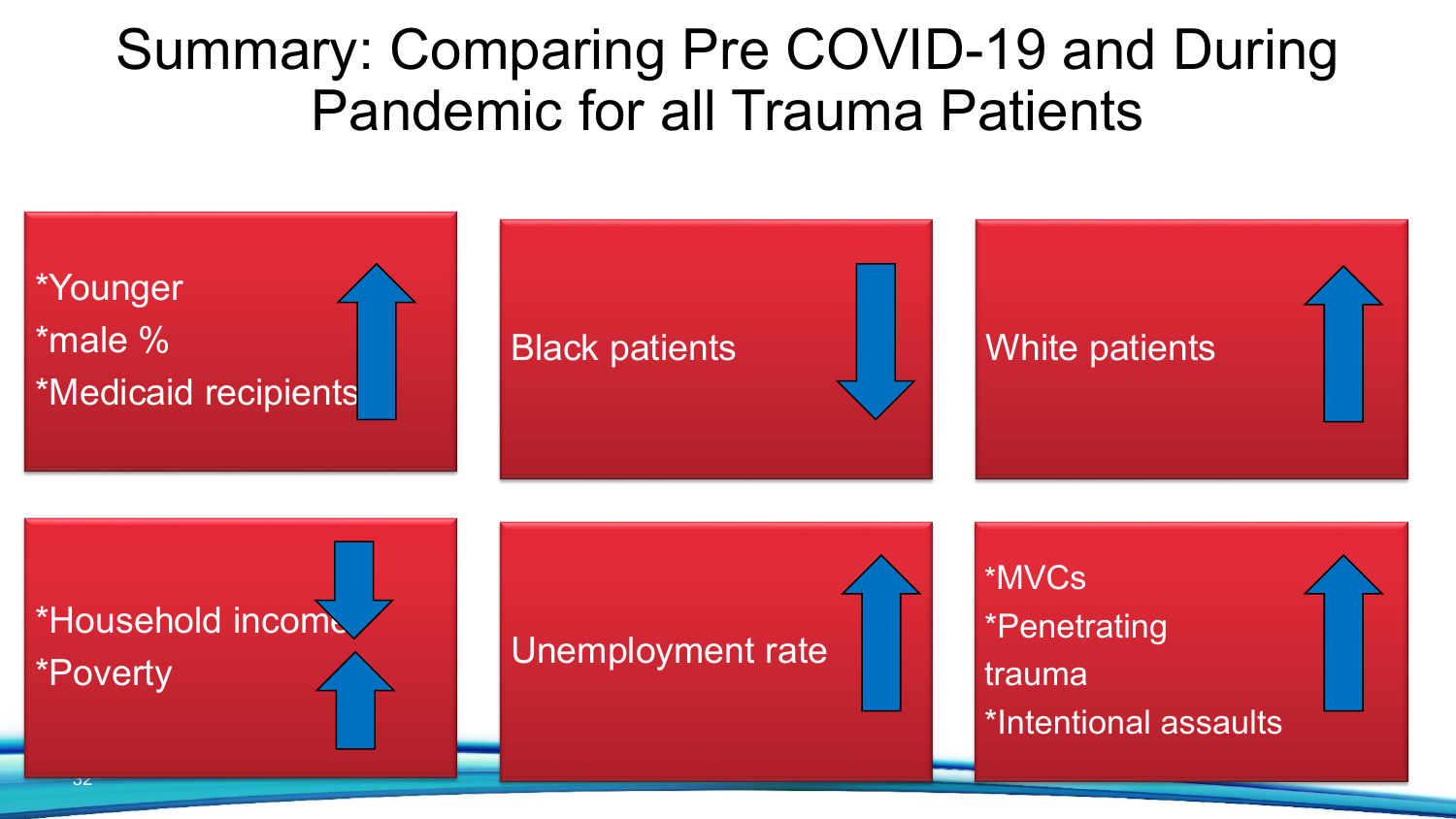### Summary: Comparing Pre COVID-19 and During Pandemic for all Trauma Patients

Increased MVCs: 22.4% increase white trauma patients and 16.6% increase in Black trauma patients

Literature and News: aggressive driving, social isolation, increased alcohol, substance use, and mental health disorders

White trauma cohort: increase in assaults, penetrating trauma, GSW, substance abuse, and mental health disorders

Black trauma cohort: decrease in assaults, penetrating trauma GSW, substance use, and mental health disorders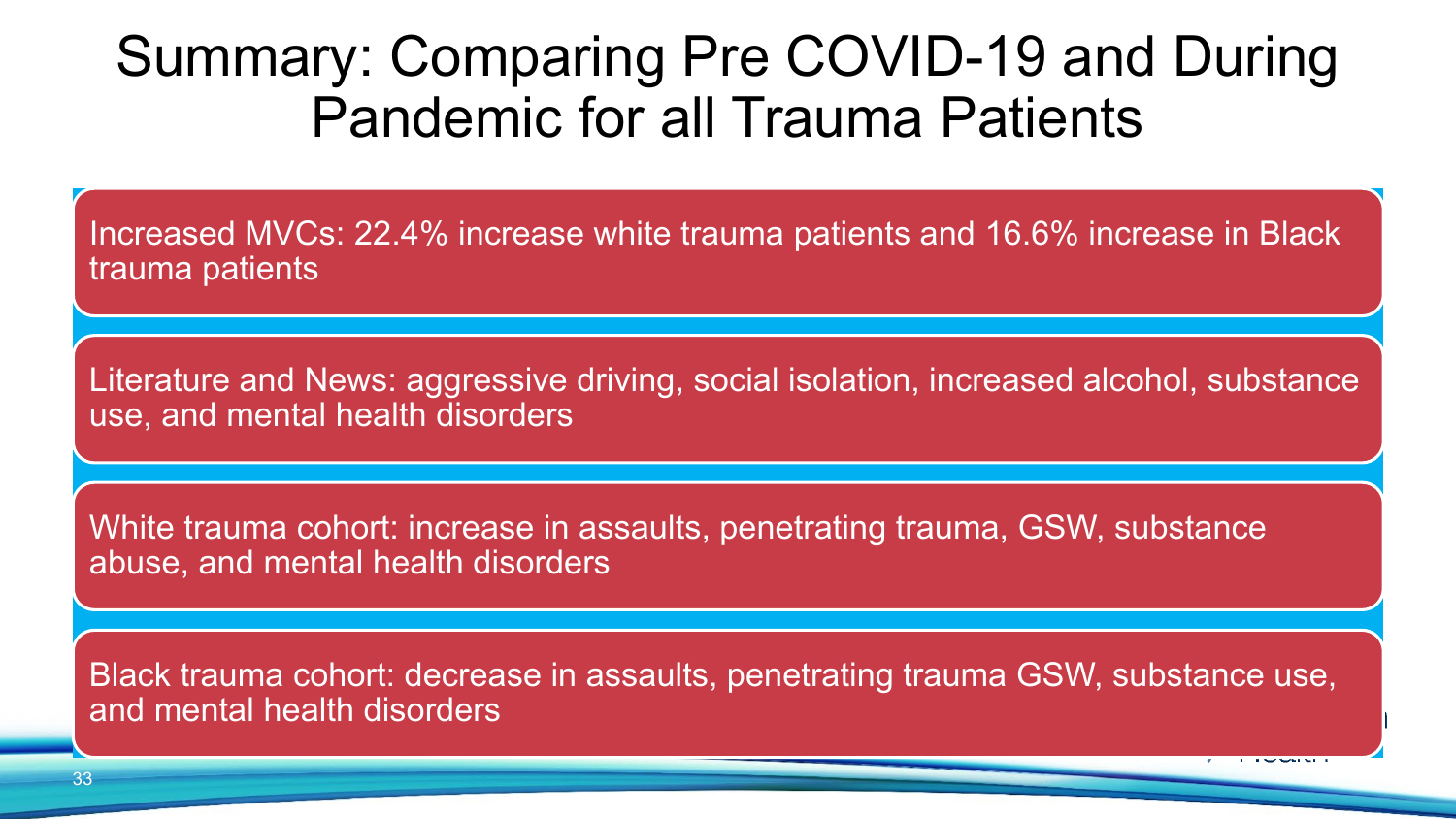*People of Color have a "Strong resilience and protective factors likely play a role in safeguarding the mental health of communities of color despite the numerous barriers they face."* CHI\_Resilience and Protective [Factors Online\\_Final\\_1.pdf \(coloradohealthinstitute.org\)](https://www.coloradohealthinstitute.org/sites/default/files/file_attachments/CHI_Resilience%20and%20Protective%20Factors%20Online_Final_1.pdf) (2021)

*"Black participants showed significantly greater posttraumatic growth (during COVID-19) compared to white participants. Additionally, the coping strategies of religion and positive reframing were found to be significantly associated with posttraumatic growth."* EClinicalMedicine 45 (2022): 101343.

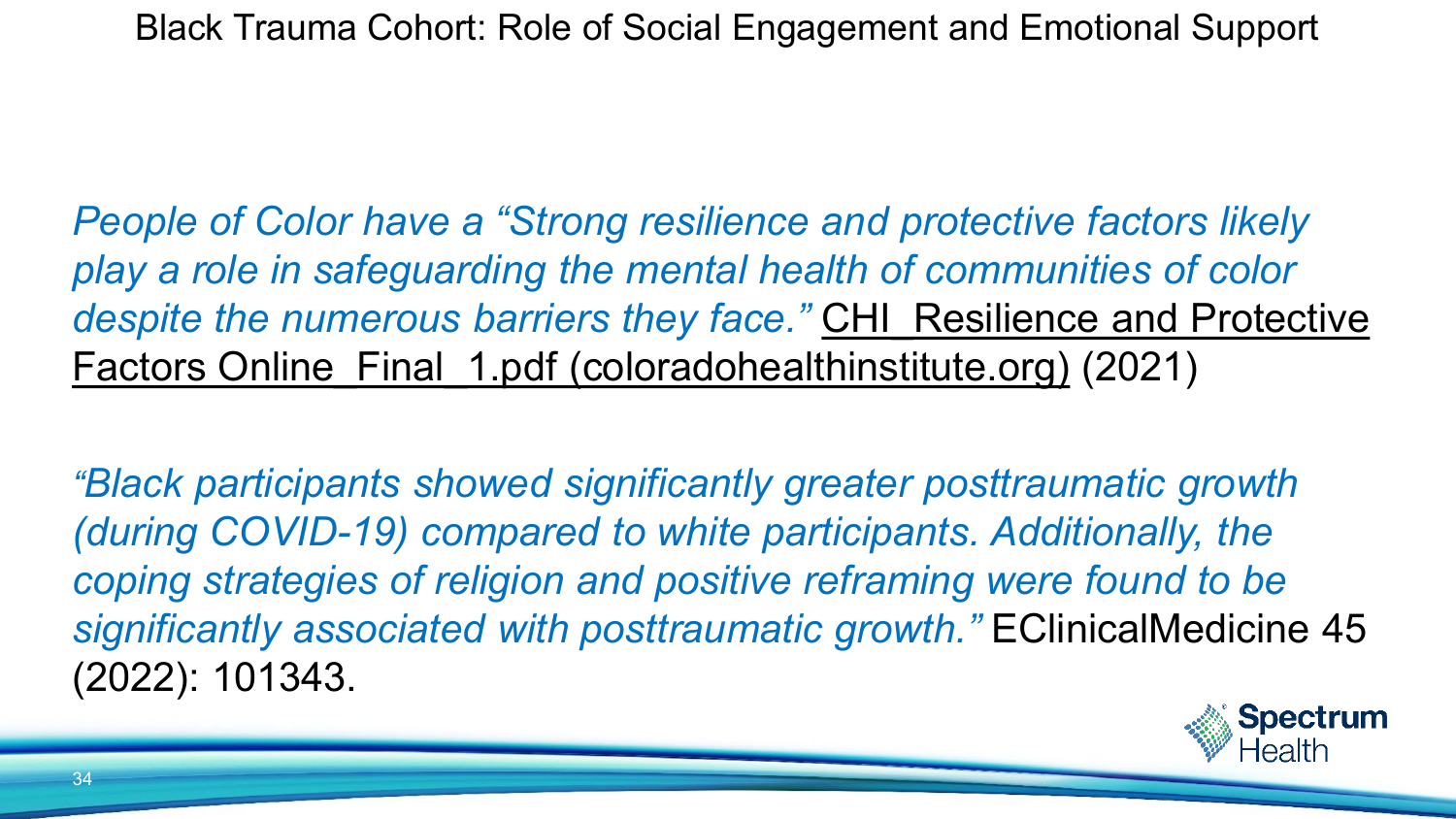# Limitations

- □ Need trauma studies for Latinos, Asian, and other races/ethnicities
- □ Intentional Assault includes Self-Harm
- American Community Survey and MI Unemployment databases Zip Code level, not individual level for SES data
- □ Did not compare urban versus rural trauma volume and mechanism